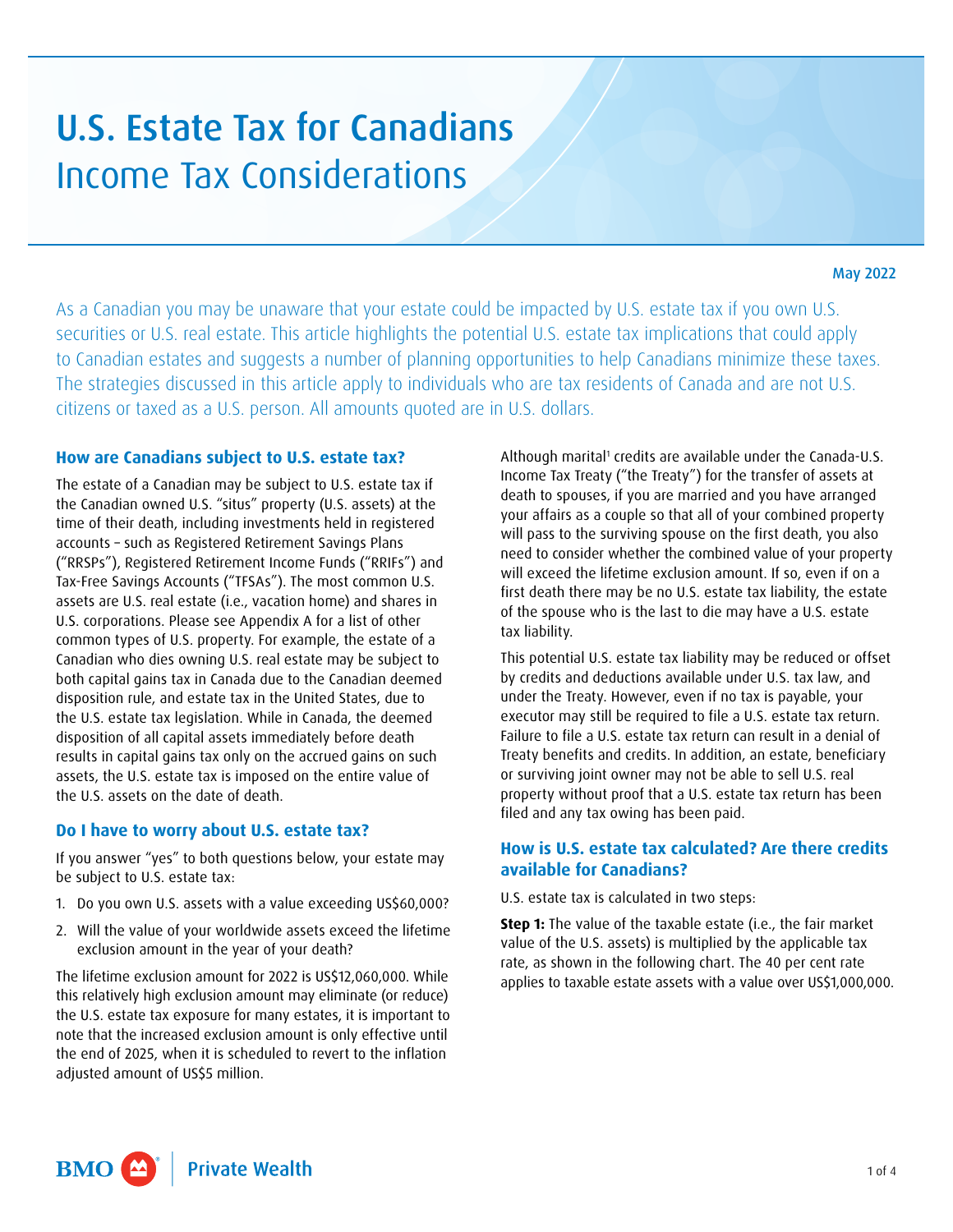| U.S. Estate Tax Rates (in US\$) |  |  |  |  |
|---------------------------------|--|--|--|--|

| If the taxable amount is: |                            |              | Tax rate              |
|---------------------------|----------------------------|--------------|-----------------------|
| <b>Over (1)</b>           | <b>But not</b><br>over (2) | Tax on $(1)$ | on excess<br>over (1) |
| \$0                       | \$10,000                   | \$0          | 18%                   |
| \$10,000                  | \$20,000                   | \$1,800      | 20%                   |
| \$20,000                  | \$40,000                   | \$3,800      | 22%                   |
| \$40,000                  | \$60,000                   | \$8,200      | 74%                   |
| \$60,000                  | \$80,000                   | \$13,000     | 26%                   |
| \$80,000                  | \$100,000                  | \$18,200     | 28%                   |
| \$100,000                 | \$150,000                  | \$23,800     | 30%                   |
| \$150,000                 | \$250,000                  | \$38,800     | 32%                   |
| \$250,000                 | \$500,000                  | \$70,800     | 34%                   |
| \$500,000                 | \$750,000                  | \$155,800    | 37%                   |
| \$750,000                 | \$1,000,000                | \$248,800    | 39%                   |
| \$1,000,000               |                            | \$345,800    | 40%                   |

Source: Wolters Kluwer Limited, CCH

**Step 2:** – The amount calculated in Step 1 is then reduced by an estate tax credit called the unified credit. The Internal Revenue Code provides for a minimum unified credit of US\$13,000. However, the Treaty allows Canadian residents to benefit from the unified credit available to U.S. citizens on the proportion of the value of their U.S. estate assets relative to the value of their worldwide assets. The unified credit amount available to U.S. citizens is US\$4,769,800 in 2022.

For example, if the value of a Canadian resident's U.S. assets represented 20 per cent of the value of their worldwide assets, they would be entitled to a unified credit of US\$953,960 (20 per cent of the US\$4,769,800 unified credit available to U.S. citizens). In this manner, Canadian residents are entitled to a pro-rated unified credit. For 2022, the Treaty protects Canadians who have worldwide assets that do not exceed US\$12,060,000.

The Treaty also provides a marital credit if the U.S. assets are left to a surviving spouse who is a Canadian or U.S. resident. The marital credit is equal to the unified credit (in our example, an additional 20 per cent of the US\$4,769,800 unified credit available to U.S. citizens would be applied in calculating U.S. estate tax).

## **Planning ideas to reduce U.S. estate tax**

#### **1. Use professional advisors such as a taxation lawyer or accountant with cross-border expertise**

It is essential to obtain professional advice to assess your potential exposure to U.S. estate tax, and determine the planning opportunities that are appropriate to your unique circumstances. Cross-border tax planning involves many complex legal issues including U.S. and Canadian tax law, how they interact, and the application of the Canada-U.S. Tax Convention. Ideally, the professional advisor(s) would have both U.S. and Canadian tax expertise and experience dealing with Canada/ U.S. cross-border issues.

#### **2. Transfer property from one spouse to another**

A transfer of property between spouses during their lifetime may reduce or eliminate the potential U.S. estate tax on the death of the first spouse by maximizing the pro-rated unified credit and applicable marital credits. This can be combined with a spousal trust (discussed in planning idea #3) to further reduce or eliminate the potential U.S. estate tax on the death of the surviving spouse.

In Canada, the transfer of property from one spouse to the other generally takes place on a tax-deferred rollover basis. In addition, the income from the property must continue to be reported by the same spouse as before the transfer occurred. Gifts to a spouse of U.S. real estate or tangible personal property located in the U.S. may be subject to U.S. gift tax. As such, it will be important to consider these Canadian and U.S. tax implications in any U.S. estate tax strategies involving transfers of property between spouses.

#### **3. Use mutual or reciprocal spousal trusts to reduce the estate of the surviving spouse**

Each spouse can create a trust for the other in their Will. This can reduce or eliminate the U.S. estate tax on the death of the surviving spouse by reducing the value of the U.S. assets and worldwide estate on the second death. The value of property left in a qualifying trust created by a Will for the benefit of the surviving spouse may be subject to U.S. estate tax only once, on the death of the first spouse when the marital credit may be available. To qualify for this special treatment under U.S. law a number of conditions must be met. A review of the terms of the spousal trust in the Will by a U.S. professional is critical to this strategy. The trust may also qualify for the spousal rollover for capital gains tax under Canadian rules.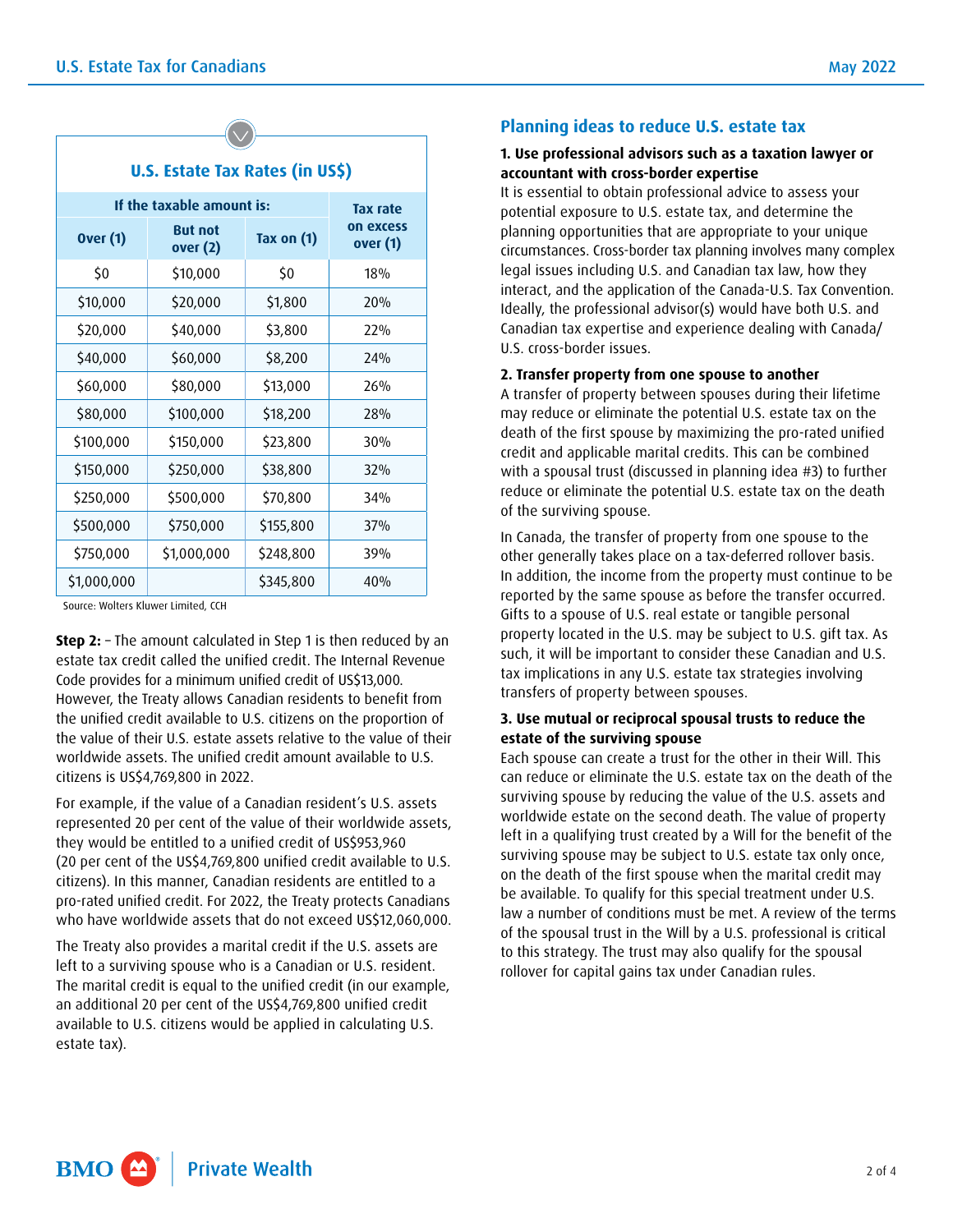#### **4. Use of a Qualifying U.S. Domestic Trust**

Where property from the estate is transferred to a Qualifying U.S. Domestic Trust, commonly referred to as a "QDOT," the U.S. marital deduction is available to eliminate the tax on the death of the first spouse. To qualify as a QDOT, at least one trustee must be a U.S. citizen or a U.S. bank (note that in certain circumstances at least one trustee must be a U.S. bank) and the surviving spouse must be the sole beneficiary during their lifetime. Under Canadian income tax rules, a QDOT may also be eligible for the spousal rollover for capital gains tax arising on the death of the first spouse.

This strategy only delays the timing of the U.S. estate tax liability until the death of the surviving spouse. In addition, it exposes the growth in the value of the asset to future estate tax, so in some cases it may be preferable to pay the estate tax on the first death. However, it may be available as a last resort after the death of the first spouse if no other planning has been done. It is possible to build flexibility into the individual's Will to provide for the possibility of a QDOT if it is determined by the executors to be necessary at the time. A review of the terms of the QDOT by a U.S. tax professional is critical to this strategy.

#### **5. Life insurance**

Life insurance can be used to fund the U.S. estate tax liability in appropriate circumstances. Life insurance issued on the life of the Canadian individual will not be considered U.S. assets even if the policy is issued by a U.S. entity. In addition, the value of the death benefit can be excluded from the deceased's worldwide property if the deceased did not own the policy. For this reason, it may be worthwhile to consider transferring ownership of the life insurance to a trust or to another person to avoid reducing the available pro-rated unified credit and marital credit.

#### **6. Use a Canadian holding company**

The use of a Canadian holding company to own U.S. issued securities will shelter these assets from U.S. estate tax. This is because on the death of the individual shareholder the company, not the individual, owns the relevant U.S. property. The cost and inconvenience of holding U.S. investments in a holding company must also be balanced against the potential U.S. estate tax savings. Expenses include the cost of incorporation and the ongoing legal, accounting and other expenses required to implement this strategy and maintain the company. The rate of tax on foreign source income earned through a holding company may be higher than if the foreign investments are held personally, particularly if any foreign withholding tax is applied. In addition, the administration of

your estate may become more complex and costly. A holding company is usually wound up in the first year after death in order to prevent the potential double tax that can result from the use of a this structure.

The transfer of U.S. securities to a Canadian holding company can be affected on a tax deferred basis under Canadian and U.S. rules, although certain tax elections need to be professionally prepared and filed. However, there are U.S. anti-avoidance rules that may permit the Internal Revenue Service ("IRS"), in some cases, to look through corporate ownership where property has been transferred to a holding company. Therefore, professional advice should be sought prior to utilizing this planning strategy.

The use of a single purpose Canadian holding company to hold U.S. real estate was a popular planning technique in the past. This was due to a former Canada Revenue Agency ("CRA") administrative policy that stated that shareholders of single purpose Canadian holding companies holding U.S. real property would not be assessed taxable benefits in Canada for their personal use of the real estate owned by their corporations. However, as of 2005, the CRA changed its administrative policy and began to assess such shareholders for the taxable benefits arising from their use of the real property held by their corporations. As a result, the use of a single purpose Canadian holding company to hold U.S. real property is no longer a recommended planning vehicle, although certain single purpose corporations established prior to 2005 may be "grandfathered" under the CRA's previous administrative policy.

#### **7. Invest in the U.S. market through mutual funds**

Statements made by the IRS suggest that U.S. investments held through Canadian mutual funds will not be considered U.S. assets for U.S. estate tax purposes. Therefore, investing in the U.S. market through Canadian mutual funds can be a viable U.S. estate tax planning strategy.

### **8. U.S. real estate – Use of non-recourse mortgage**

A non-recourse mortgage on U.S. real property reduces the value of U.S. assets on a dollar for dollar basis. The borrower under a non-recourse mortgage has no personal liability and the lender can only look to the real property to enforce payment. This type of funding may be difficult to obtain from a commercial lender and may result in non-deductible interest charges.

For more information, please speak with your BMO financial professional for an introduction to a qualified cross-border tax professional.